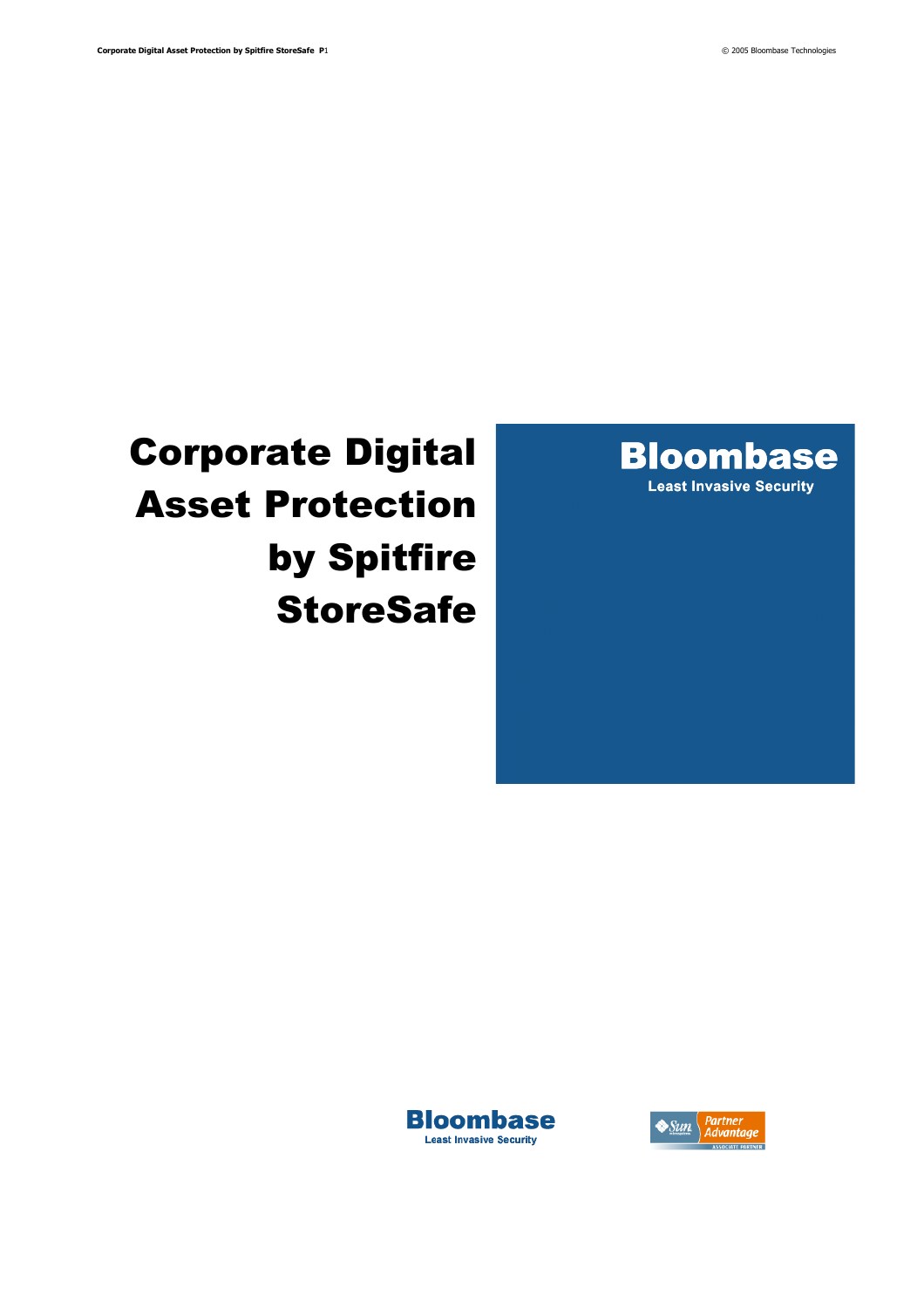Information in this document, including URL and other Internet Web site references, is subject to change without notice. Unless otherwise noted, the example companies, organizations, products, people and events depicted herein are fictitious and no association with any real company, organization, product, person or event is intended or should be inferred. Complying with all applicable copyright laws is the responsibility of the user. Without limiting the rights under copyright, no part of this document may be reproduced,<br>stored in or introduced into a retrieval sy without the express written permission of Bloombase Technologies.

Bloombase Technologies may have patents, patent applications, trademarks, copyrights, or other intellectual property rights covering subject matter in this document. Except as<br>expressly provided in any written license agre copyrights, or other intellectual property.

This document is the property of Bloombase Technologies. No exploitation or transfer of any information contained herein is permitted in the absence of an agreement with<br>Bloombase Technologies, and neither the document nor

© 2005 Bloombase Technologies

Bloombase, Bloombase Technologies, Spitfire, StoreSafe are either registered trademarks or trademarks of Bloombase Technologies in the United States and/or other countries.

Sun, Sun Microsystems, the Sun logo, and the Sun Third-party logo are trademarks or registered trademarks of Sun Microsystems, Inc. in the U.S. and other countries.

The names of actual companies and products mentioned herein may be the trademarks of their respective owners.

Document No.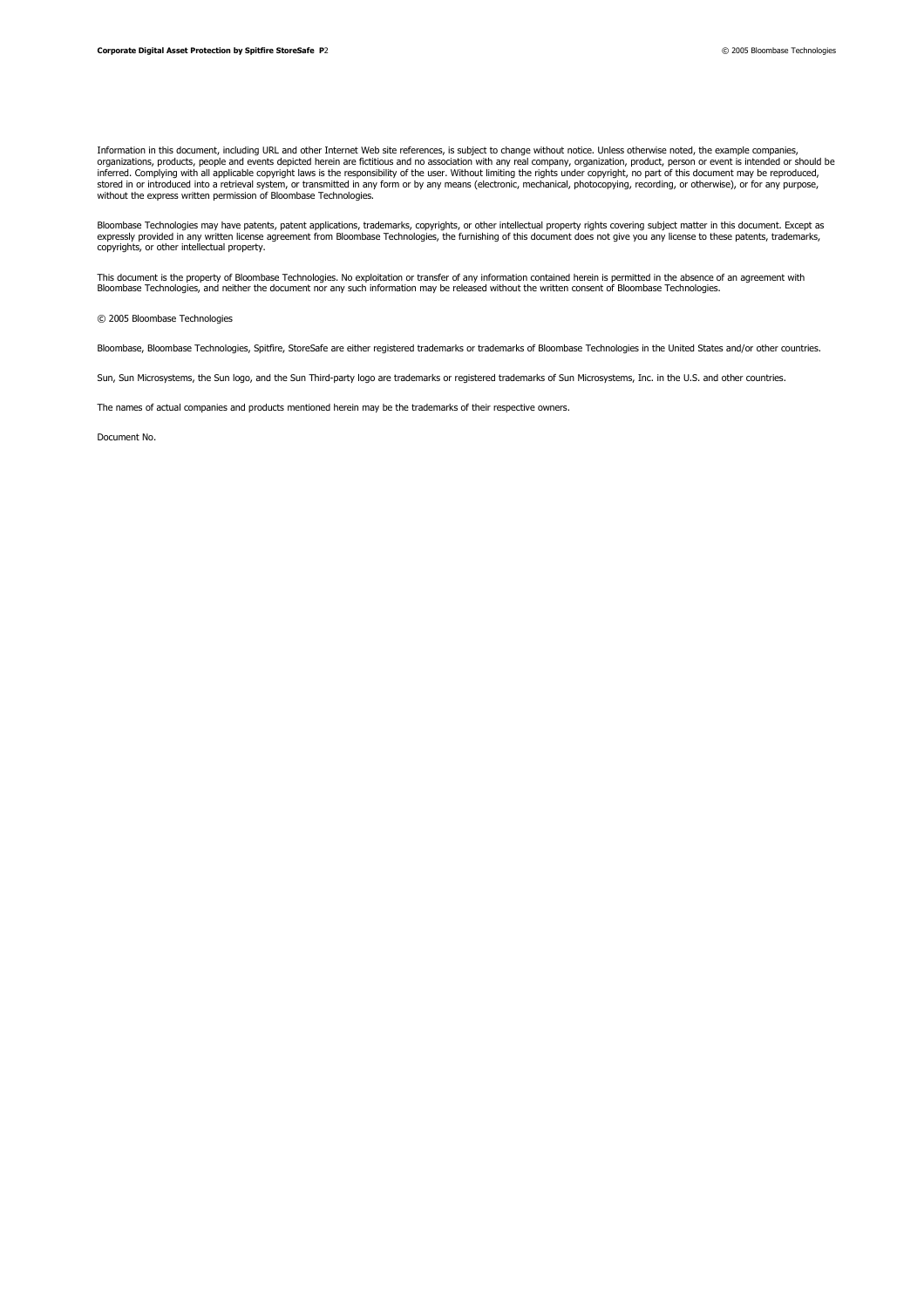# <span id="page-2-0"></span>**Contents**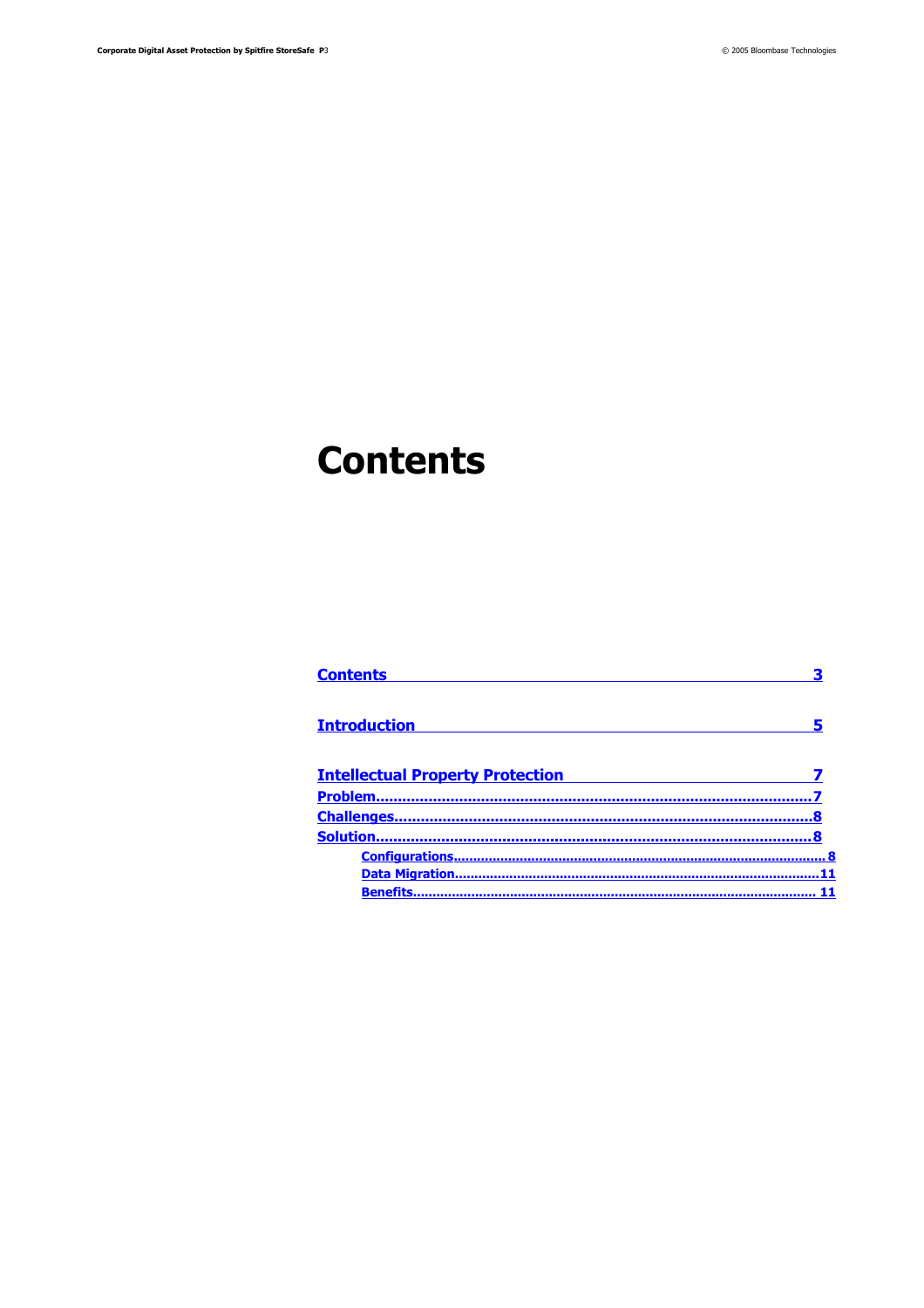## <span id="page-3-0"></span>**Introduction**

Digital assets including financial reports, legal documents, private human resources information, confidential contracts and sensitive user data are invaluable properties of a corporation. A business cannot risk losing these information, both confidentiality and non-repudiation. Nevertheless, the Internet has becoming more pervasive, security attacks have grown. News and reports have revealed millions of dollars of loss in various enterprises and organizations due to security breaches.

Data protection at the persistence layer used to be an uncommon subject in information technology industry. Persistence data, in the old days, are assumed safely kept and stored in highly secure data centers with effective physical access control and close surveillance. However, trends in the industry in backup, archive and high availability with an aim to safeguard data from the worst attack and be responsive to rescues, keeping the enterprise core system running non-stop, have opened up chances confidential data get disclosed and tampered by unauthorized parties.

Numerous security compliance and standards including Sarbanes Oxley, Gramm-Leach-Bliley Act and Personal Data Privacy Ordinance have raised enterprises' awareness of securing their core business and customer data. However, persistence data protection is technically a difficult subject. One has to prepare for additional system complexity, loss of performance, at the same time, maintaining the same level of stability and scalability, and most important of all, be highly secure, hacker-proof rather than exposing more security loopholes.

Core business data of an enterprise constitutes a major segment of assets that a corporation possesses. Customer data, marketing strategies, intellectual properties in form of source codes and business logic, sales history and prediction figures, and other decision support numerical analysis as result of data-mining may often bury forward looking intelligence that in some sense have very high future value when put into good use.

A number of factors put persistence data at risk

- Office automation
- Company insider
- Information lifecycle management (ILM) and backup/restore (BURA)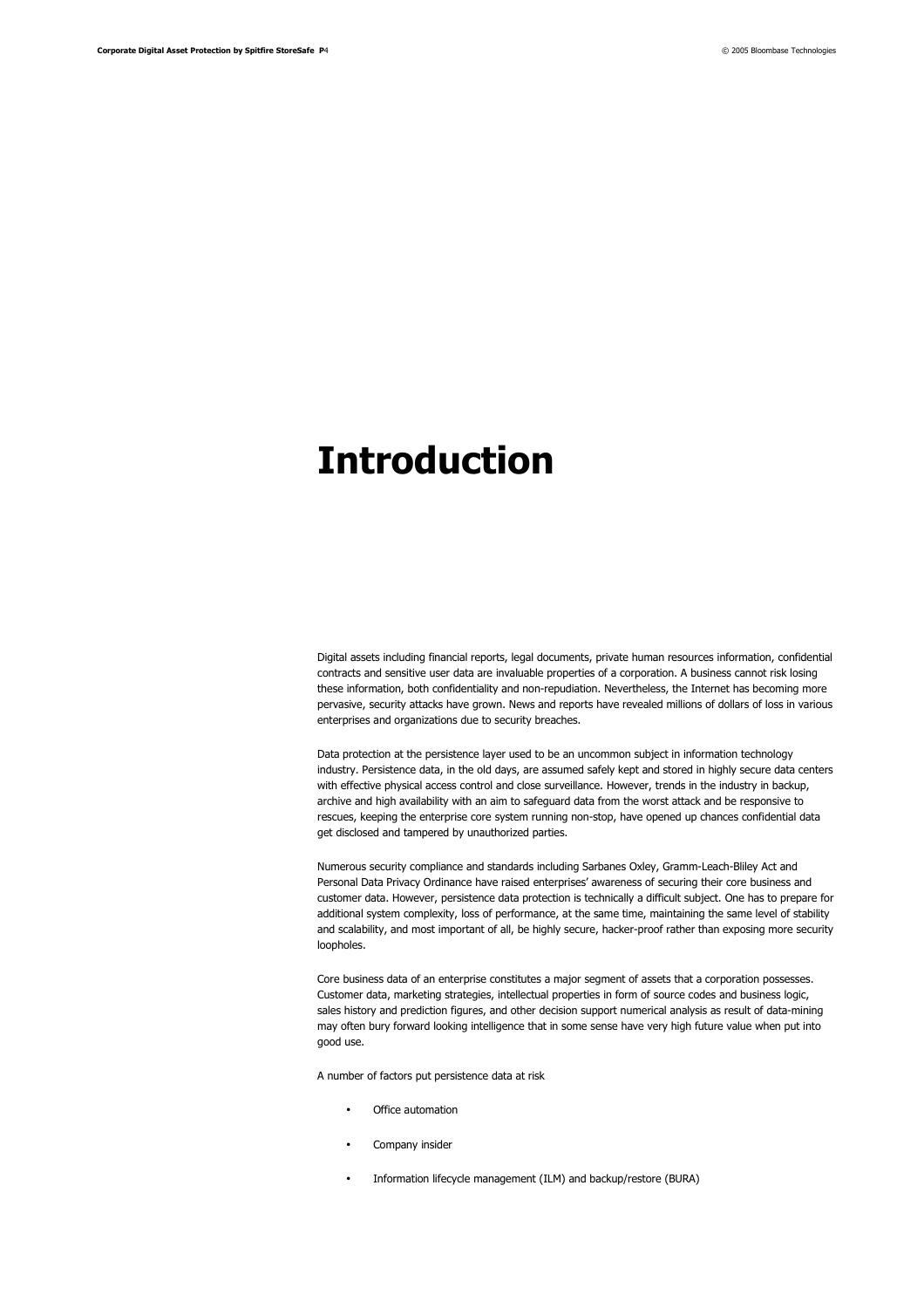- Disaster recovery (DR) and high availability (HA)
- Growth of storage data
- Storage consolidation
- Inter-corporate application integration
- Storage device
- System backdoors
- Viruses, worms and spyware
- Remote accessibility
- Hardware disposal handling
- Outsourcing
- Effective perimeter protection

This paper studies how Spitfire StoreSafe enterprise storage security server helps to fill in the missing puzzle of enterprise data threats and serves as a cookbook for a number of typical applications in today's enterprise computing environment.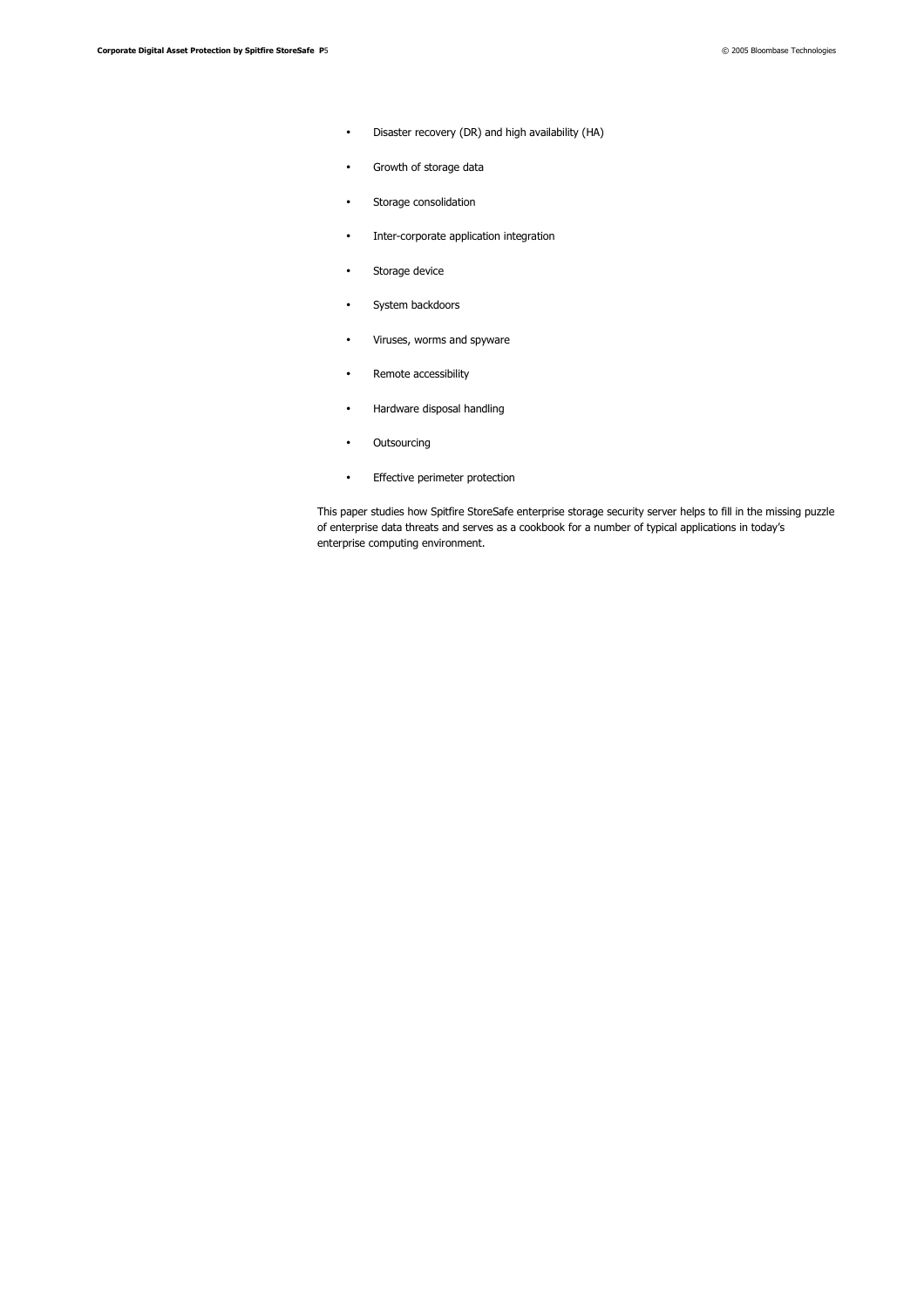# <span id="page-5-1"></span>**Intellectual Property Protection**

## <span id="page-5-0"></span>**Problem**

A video production and broadcasting company requires their multimedia data files be secured by their homeland information security standards.

The company's production artists use Adobe Premiere to edit and retouch video files which are stored centrally in their EMC network attached storage (NAS) sub-system. Their 3-D animation designers/engineers use their proprietary graphics software on Linux platform to render artificial graphics.

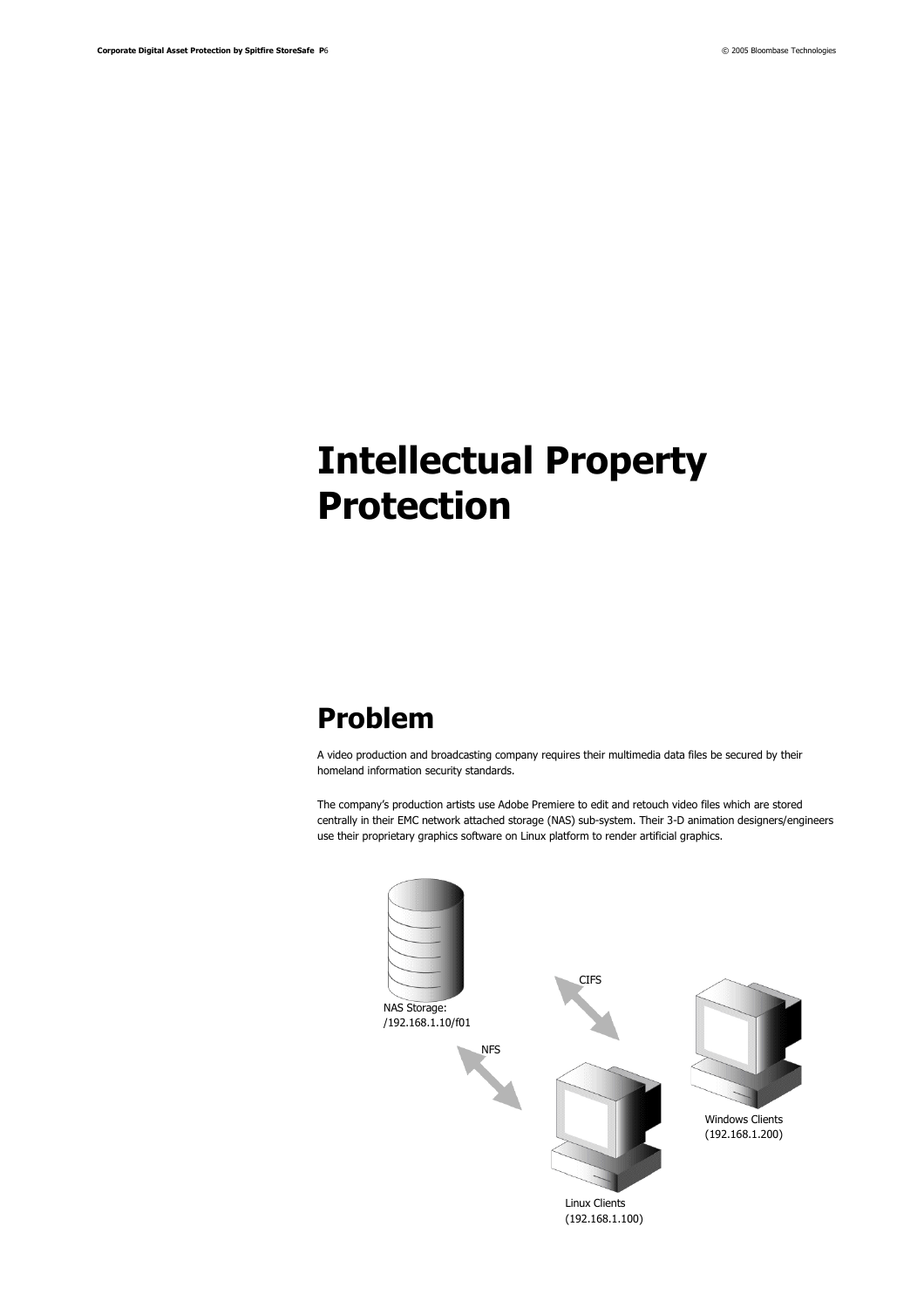### <span id="page-6-2"></span>**Challenges**

Video data in form of files have to be encrypted by Japan's Camellia cipher, co-developed by both NTT and Mitsubishi, with at least 128-bit key length. Storage encryption products of vendors from the United States only support AES but not Camellia.

Video editors and animation designers should have no change in their daily workflow after implementation of data encryption.

Encryption should take place when media files are written to storage sub-system by Adobe Premiere and their proprietary graphics rendering software while decryption takes place when files are read. However, Adobe has no plan to add cryptography into their file handlers and their software engineers are not well equipped in cryptographic programming, second development of the render software would be highly risky and not cost-effective.

Digital video files are normally huge files. Video editing is a trial-and-error process with a lot of random file access. Data encryption engine has to be performance capable and supports random access of file contents such that file cryptographic processes can be carried out on the fly.

## <span id="page-6-1"></span>**Solution**

Spitfire StoreSafe for NAS enterprise storage security server is installed on a dedicated Sun Microsystems X4100 with dual AMD Opteron dual-core with quad gigabit network interface rack-dense server to deliver wirespeed storage cryptography of digital intellectual property.



Spitfire StoreSafe acts as a bridge between the storage and host network as well as a storage cryptographic processor to encrypt and decrypt network storage data on-the-fly. To enable transparent deployment of Spitfire StoreSafe, one of its network interfaces has to take over NAS storage's IP address. The NAS storage server assumes a new IP from the administration network of subnet 192.168.2.0/255.255.255.0.

### <span id="page-6-0"></span>**Configurations**

Firstly, backup all data under f01 at the NAS storage and purge all data under f01 upon completion. The backup image will be used for data migration to the end of configurations. Release NAS storage's original IP address and rebind as 192.168.2.10.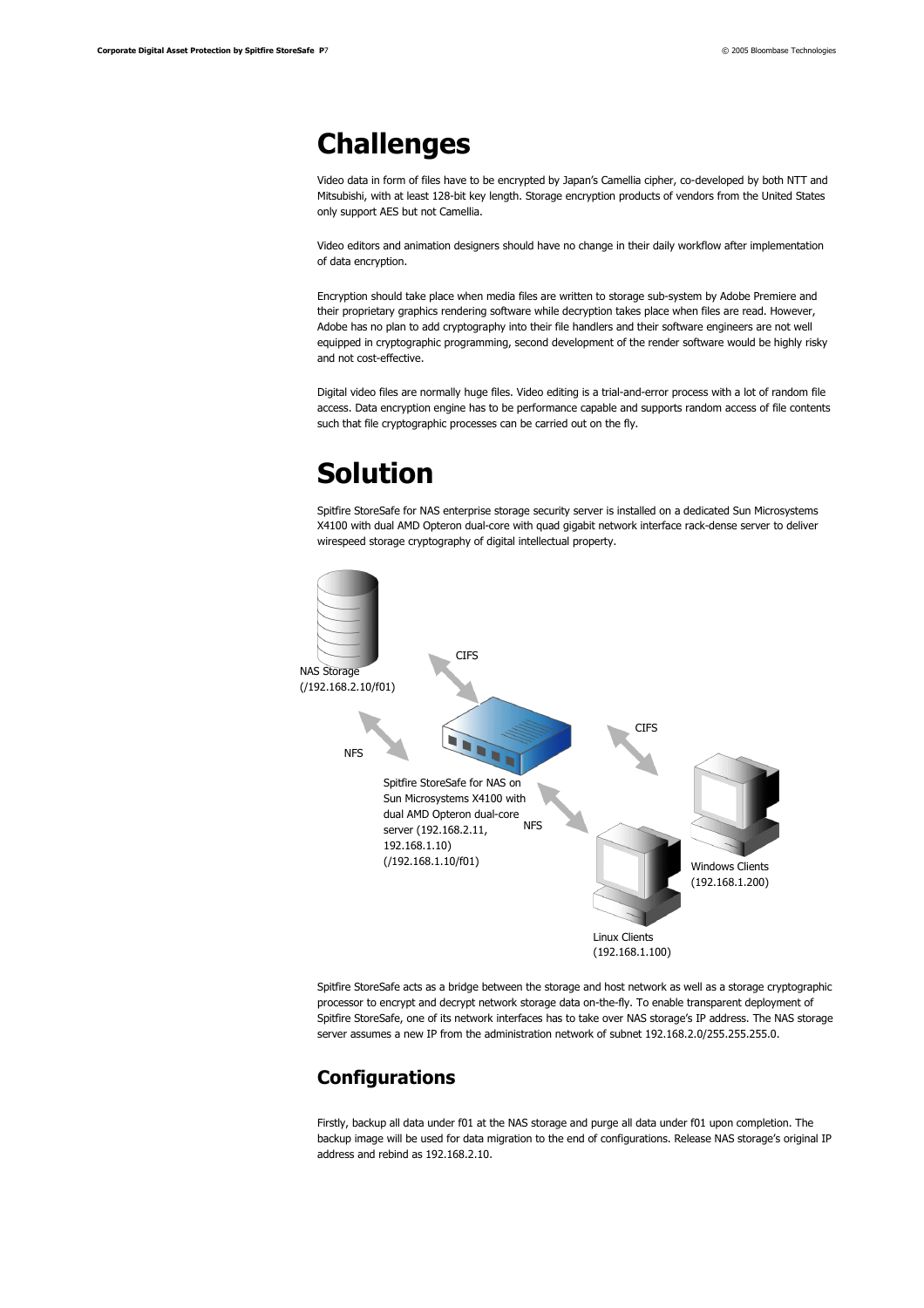Configure Spitfire StoreSafe appliance network interfaces by using serial console. Bind first network interface to NAS' original IP address 192.168.1.10

```
<Update IP Address>
Select Network Interface :
1) eth0
2) eth1
Select : 1
Configure IP address of <eth0>
Input new IP address [192.168.1.107]: 192.168.1.10
Input new netmask [255.255.255.0]:
IP address updated successfully
Press [enter] to continue
```


```
<Update IP Address>
```

```
Select Network Interface :
1) eth0
2) eth1
Select : 2
Configure IP address of <eth0>
Input new IP address [192.168.1.108]: 192.168.2.11
Input new netmask [255.255.255.0]:
IP address updated successfully
Press [enter] to continue
```
Restart Spitfire StoreSafe appliance for it to pick up the new network settings



Open web browser (e.g. Internet Explorer, Firefox, Mozilla, etc) and point to [https://192.168.1.10](https://192.168.1.10/)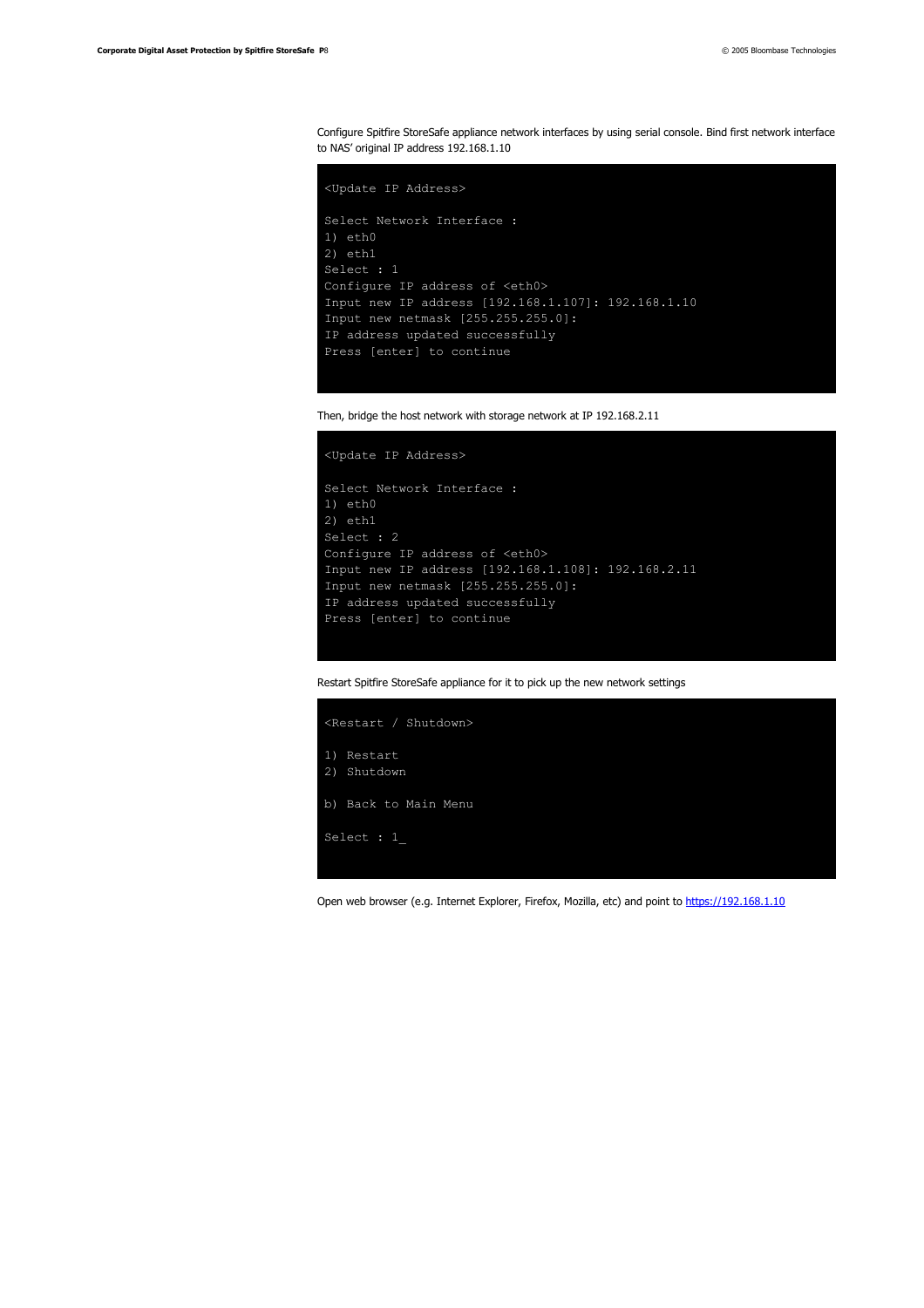|                                             |                              | m Main        |                             | $\leftarrow$ Logout         | <b>●</b> Support | <b>h</b> About | $7$ Help                                  |                                                         |                                       |
|---------------------------------------------|------------------------------|---------------|-----------------------------|-----------------------------|------------------|----------------|-------------------------------------------|---------------------------------------------------------|---------------------------------------|
| Greeting                                    |                              |               | <b>List Virtual Storage</b> |                             |                  |                |                                           |                                                         |                                       |
| User: root<br>Datetime: 2006-01-06<br>18:17 |                              |               | <b>List Virtual Storage</b> |                             |                  |                |                                           |                                                         |                                       |
| Menu Bar                                    |                              | 吧             | Vault<br>Name               | Vault<br><b>Description</b> | Active           | <b>Type</b>    | <b>Physical</b><br><b>Storage</b><br>Name | <b>Physical</b><br><b>Storage</b><br><b>Description</b> | <b>Last Update</b><br><b>Datetime</b> |
| System                                      | $\checkmark$                 | $\mathbf{1}$  | f01                         |                             | 罓                | nfs            | f01                                       |                                                         | 2006-01-06<br>18:17                   |
| Administration<br>Key Management            | $\checkmark$<br>$\checkmark$ | $\mathcal{P}$ | safe1                       | storesafe iscsi<br>target   | ☑                | iscsi          | disk1                                     |                                                         | 2005-10-12<br>14:20                   |
| Storage                                     | $\widehat{\phantom{a}}$      | $\alpha$      | u <sub>01</sub>             |                             | ☑                | nfs            | oracle                                    |                                                         | 2005-08-23<br>18:07                   |
| <b>List Host</b><br><b>List Subnet</b>      |                              |               | u02                         |                             | ☑                | nfs            | test1                                     |                                                         | 2005-08-23<br>18:46                   |
| List Storage User                           |                              |               |                             |                             |                  |                |                                           |                                                         |                                       |
| <b>List User Directory</b>                  |                              |               |                             |                             |                  | Add            |                                           |                                                         |                                       |
| <b>List Virtual Storage</b>                 |                              |               |                             |                             |                  |                |                                           |                                                         |                                       |
|                                             |                              |               |                             |                             |                  |                |                                           |                                                         |                                       |
| Language                                    |                              |               |                             |                             |                  |                |                                           |                                                         |                                       |
| English V                                   |                              |               |                             |                             |                  |                |                                           |                                                         |                                       |

Create virtual plain view of encrypted storage by clicking Add button, fill in details as follows. Virtualize NAS storage by Spitfire StoreSafe by naming it 'f01'

| Field                | Value             |  |  |  |
|----------------------|-------------------|--|--|--|
| Virtual storage name | f01               |  |  |  |
| Device               | 192.168.2.10:/f01 |  |  |  |

| <b>Virtual Storage</b>        | Virtual Storage Handler      | Storage Access Control |
|-------------------------------|------------------------------|------------------------|
| <b>Modify Virtual Storage</b> |                              |                        |
| Name                          | f01                          |                        |
|                               |                              |                        |
| Description                   |                              |                        |
| Active                        | ⊽                            |                        |
| <b>Total Size</b>             | 1T                           |                        |
| Free Size                     | 900G                         |                        |
| Last Update Datetime          | 2006-01-06 18:17             |                        |
| <b>Physical Storage</b>       |                              |                        |
| Name                          | f01                          |                        |
|                               |                              |                        |
| Description                   |                              |                        |
|                               |                              |                        |
| Type                          | nfs<br>wsize=8192,rsize=8192 |                        |
| Options                       |                              |                        |
|                               |                              |                        |
|                               | 192.168.2.10:/f01            |                        |
| Device                        |                              |                        |
|                               |                              |                        |
| Last Update Datetime          | 2006-01-06 18:17             |                        |
|                               | Submit<br>Delete<br>Close    |                        |

Turn to Virtual Storage Handler tab and input the followings. Camellia is Japan's official strongest cipher, thus, we take Camellia with 128-bit key strength for this setup

| Field                | Value            |  |  |  |
|----------------------|------------------|--|--|--|
| Key                  | Demo Valid 1     |  |  |  |
| Encryption algorithm | Camellia 128-bit |  |  |  |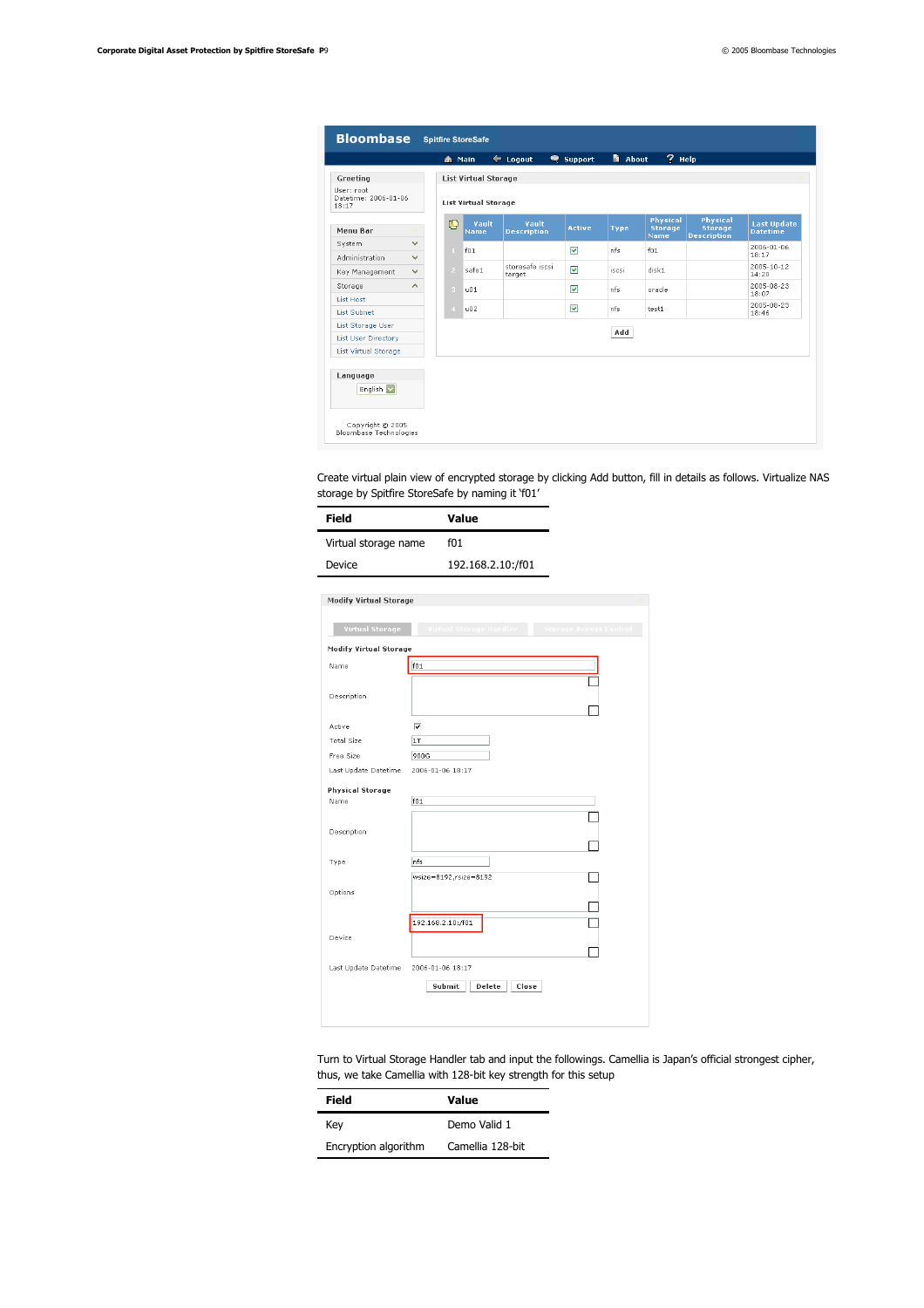|                 | Modify Virtual Storage Handler        |                               |
|-----------------|---------------------------------------|-------------------------------|
| Virtual Storage | Virtual Storage Handler               | <b>Storage Access Control</b> |
|                 | <b>Modify Virtual Storage Handler</b> |                               |
| Key             | Demo Valid 1                          |                               |
| Key Type        | <b>HSM</b>                            |                               |
|                 | Camellia 128-bit                      |                               |

Lastly the access control, as the virtual storage is supposedly only accessible by host network, simply add 192.168.1.0/255.255.255.0 to Subnet access control.

| <b>Modify Storage Access Control</b> |                                                            |             |                                                                  |                                       |
|--------------------------------------|------------------------------------------------------------|-------------|------------------------------------------------------------------|---------------------------------------|
| Virtual Storage                      | Virtual Storage Handler                                    |             |                                                                  | <b>Storage Access Control</b>         |
| <b>Storage Access Control</b>        |                                                            |             |                                                                  |                                       |
| Default Access Control List          | $\overline{\mathbf{v}}$ Read $\overline{\mathbf{v}}$ Write |             |                                                                  |                                       |
| Uid                                  |                                                            |             |                                                                  |                                       |
| Gid                                  |                                                            |             |                                                                  |                                       |
| Mode                                 |                                                            |             |                                                                  |                                       |
| <b>Host Access Control</b>           |                                                            |             |                                                                  |                                       |
| ₽<br>Host                            | <b>Access Control List</b>                                 |             | <b>Last Update Datetime</b>                                      |                                       |
|                                      | Add<br>Remove                                              |             |                                                                  |                                       |
| Subnet Access Control                |                                                            |             |                                                                  |                                       |
| $\mathcal{P}$                        | <b>Subnet</b>                                              | <b>List</b> | <b>Access Control</b>                                            | <b>Last Update</b><br><b>Datetime</b> |
| л<br>п                               | LAN - 192.168.1.0/255.255.255.0                            |             | $\overline{\triangledown}$ Read $\overline{\triangledown}$ Write | 2006-01-06<br>18:17                   |
|                                      | Add<br>Remove                                              |             |                                                                  |                                       |
| <b>User Access Control</b>           |                                                            |             |                                                                  |                                       |
| €<br><b>User</b>                     | <b>Access Control List</b>                                 |             | <b>Last Update Datetime</b>                                      |                                       |
|                                      | Add<br>Remove                                              |             |                                                                  |                                       |
|                                      | Refresh<br>Close                                           |             |                                                                  |                                       |
|                                      |                                                            |             |                                                                  |                                       |

Commit the changes, a virtual plain network storage will be created on Spitfire StoreSafe delegating read/write and cryptographic operations between hosts and storage sub-system.

### <span id="page-9-1"></span>**Data Migration**

Backup archive is then restored at one of the host workstations to the NAS storage via Spitfire StoreSafe at /192.168.1.10/f01.

#### <span id="page-9-0"></span>**Benefits**

As soon as data restore is done, users can work on the protected media files with no change in their desktop settings at no noticeable degradation in speed.

System administrators work on administration network at 192.168.2.0/255.255.255.0 while users work on host network at 192.168.1.0/255.255.255.0 providing basic network access control to the storage infrastructure.

Spitfire StoreSafe for NAS provides rich connectivity protocols including NFS, CIFS, FTP, HTTP for hosts of different platforms to consume data at the storage end.